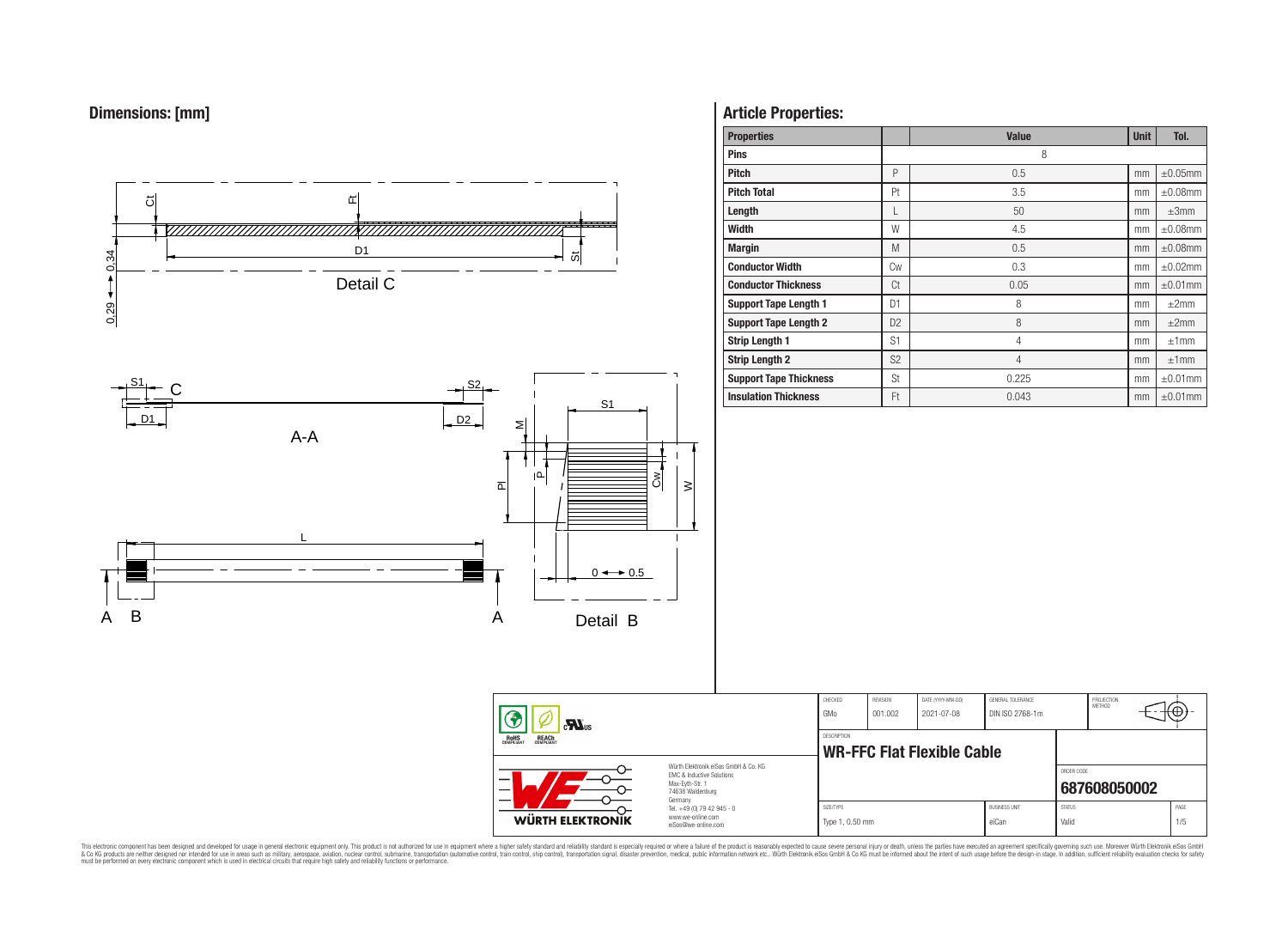## **Kind Properties:**

| <b>Duruping</b> | ററ<br>20 Mating cycles |
|-----------------|------------------------|

# **Material Properties:**

| IVIALEITAI PTODEITIES. |             | <b>cULus Approval</b>        | E328849 |
|------------------------|-------------|------------------------------|---------|
| l Insulator Material   | PET (White) |                              |         |
| Tape Material          | PET (Blue)  | <b>Packaging Properties:</b> |         |
| l Contact Material     | Copper      | Packaging                    | Bag     |
| <b>Contact Plating</b> | 1 in        |                              |         |

## **General Information:**

| Operating Temperature                   | -30 up to +105 $^{\circ}$ C |
|-----------------------------------------|-----------------------------|
| <b>Heat Resistance</b>                  | 110 °C x 96 HRS             |
| <b>Flammability Rating according to</b> | UL SUB.758                  |
| <b>Moisture Resistance</b>              | 40 °C, 95 % RH x 96 HRS     |

## **Electrical Properties:**

| <b>Properties</b>            |           | <b>Test conditions</b> | Value | <b>Unit</b> | Tol. |
|------------------------------|-----------|------------------------|-------|-------------|------|
| <b>Rated Current</b>         | ΙR        |                        | 0.5   | А           | max. |
| <b>Working Voltage</b>       |           |                        | 60    |             |      |
| <b>Insulation Resistance</b> | $R_{ISO}$ | 500 V (DC)             | 1000  | $M\Omega/m$ | min. |
| <b>Withstanding Voltage</b>  |           | min No Breakdown       | 500   | V(AC)       |      |
| <b>Conductor Resistance</b>  | R         |                        | ، ۱   | $\Omega/m$  | max. |
| <b>Contact Resistance</b>    | R         |                        | 20    | mΩ          | max. |

# **Mechanical Properties:**

| <b>Properties</b>              | <b>Test conditions</b> | <b>Value</b> | <b>Unit</b>       | Tol. |
|--------------------------------|------------------------|--------------|-------------------|------|
| <b>Elongation of Insulator</b> |                        | 60           | $\frac{0}{0}$     | min. |
| <b>Tensile strength</b>        |                        | 35           | N/mm <sup>2</sup> | min. |
| <b>Flexing test</b>            | $180^\circ$            | 20           | Times             | min. |
| <b>Abrasion</b>                |                        | 10000        | Times             | min. |

# **Certification: RoHS Approval RoHS Approval Compliant** [2011/65/EU&2015/863] **REACh Approval REACh Approval Conform or declared [(EC)1907/2006]**

# **Packaging Properties:**<br>Packaging

| Packaging |  |
|-----------|--|
|           |  |

| $\mathbf{M}$ <sub>us</sub>                                                                               |                                                                                   | CHECKED<br>GMo               | REVISION<br>001.002 | DATE (YYYY-MM-DD)<br>2021-07-08 | GENERAL TOLERANCE<br>DIN ISO 2768-1m |                        | PROJECTION<br>METHOD |             |
|----------------------------------------------------------------------------------------------------------|-----------------------------------------------------------------------------------|------------------------------|---------------------|---------------------------------|--------------------------------------|------------------------|----------------------|-------------|
| ROHS<br>COMPLIANT<br><b>REACH</b><br>COMPLIANT                                                           |                                                                                   | DESCRIPTION                  |                     | WR-FFC Flat Flexible Cable      |                                      |                        |                      |             |
| Würth Elektronik eiSos GmbH & Co. KG<br>EMC & Inductive Solutions<br>Max-Evth-Str. 1<br>74638 Waldenburg |                                                                                   |                              |                     |                                 |                                      | ORDER CODE             | 687608050002         |             |
| WÜRTH ELEKTRONIK                                                                                         | Germany<br>Tel. +49 (0) 79 42 945 - 0<br>www.we-online.com<br>eiSos@we-online.com | SIZE/TYPE<br>Type 1, 0.50 mm |                     |                                 | <b>BUSINESS UNIT</b><br>eiCan        | <b>STATUS</b><br>Valid |                      | PAGE<br>2/5 |

This electronic component has been designed and developed for usage in general electronic equipment only. This product is not authorized for subserved requipment where a higher selection equipment where a higher selection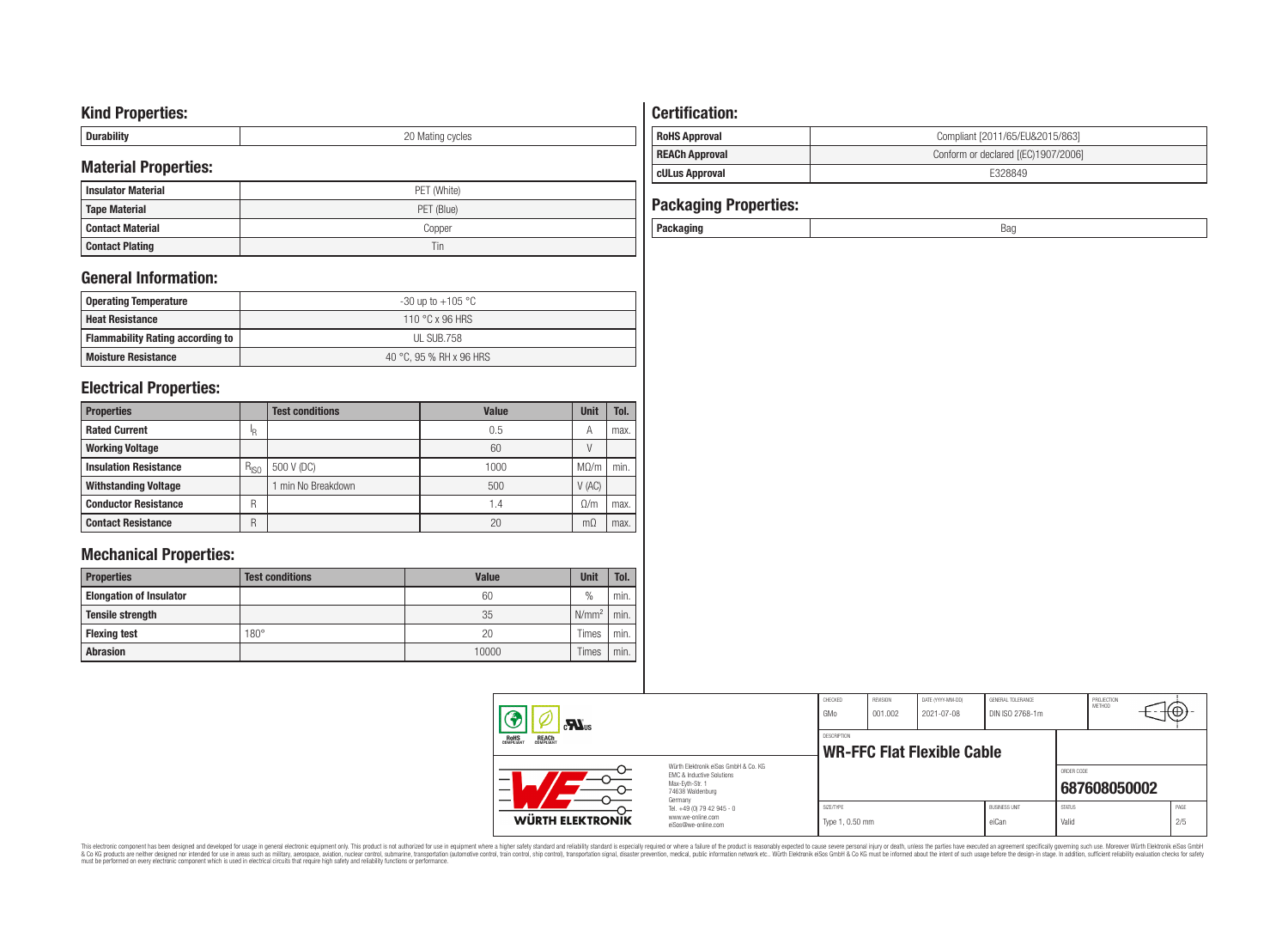

 $\equiv$ 

| <b>WÜRTH ELEKTRONIK</b>                    | Tel. +49 (0) 79 42 945 - 0<br>www.we-online.com<br>eiSos@we-online.com | Type 1, 0.50 mm    |                     |                                   | eiCan                                | Valid        |                             | 3/5  |
|--------------------------------------------|------------------------------------------------------------------------|--------------------|---------------------|-----------------------------------|--------------------------------------|--------------|-----------------------------|------|
|                                            | SIZE/TYPE                                                              |                    |                     | <b>BUSINESS UNIT</b>              | ORDER CODE<br><b>STATUS</b>          | 687608050002 | PAGE                        |      |
| OHS<br>Pliant<br><b>REACH</b><br>COMPLIANT | Würth Elektronik eiSos GmbH & Co. KG                                   | <b>DESCRIPTION</b> |                     | <b>WR-FFC Flat Flexible Cable</b> |                                      |              |                             |      |
| Ð<br>$\sum_{s}$                            |                                                                        | CHECKED<br>GMo     | REVISION<br>001.002 | DATE (YYYY-MM-DD)<br>2021-07-08   | GENERAL TOLERANCE<br>DIN ISO 2768-1m |              | PROJECTION<br><b>METHOD</b> | π⊕+− |

This electronic component has been designed and developed for usage in general electronic equipment only. This product is not authorized for subserved requipment where a higher selection equipment where a higher selection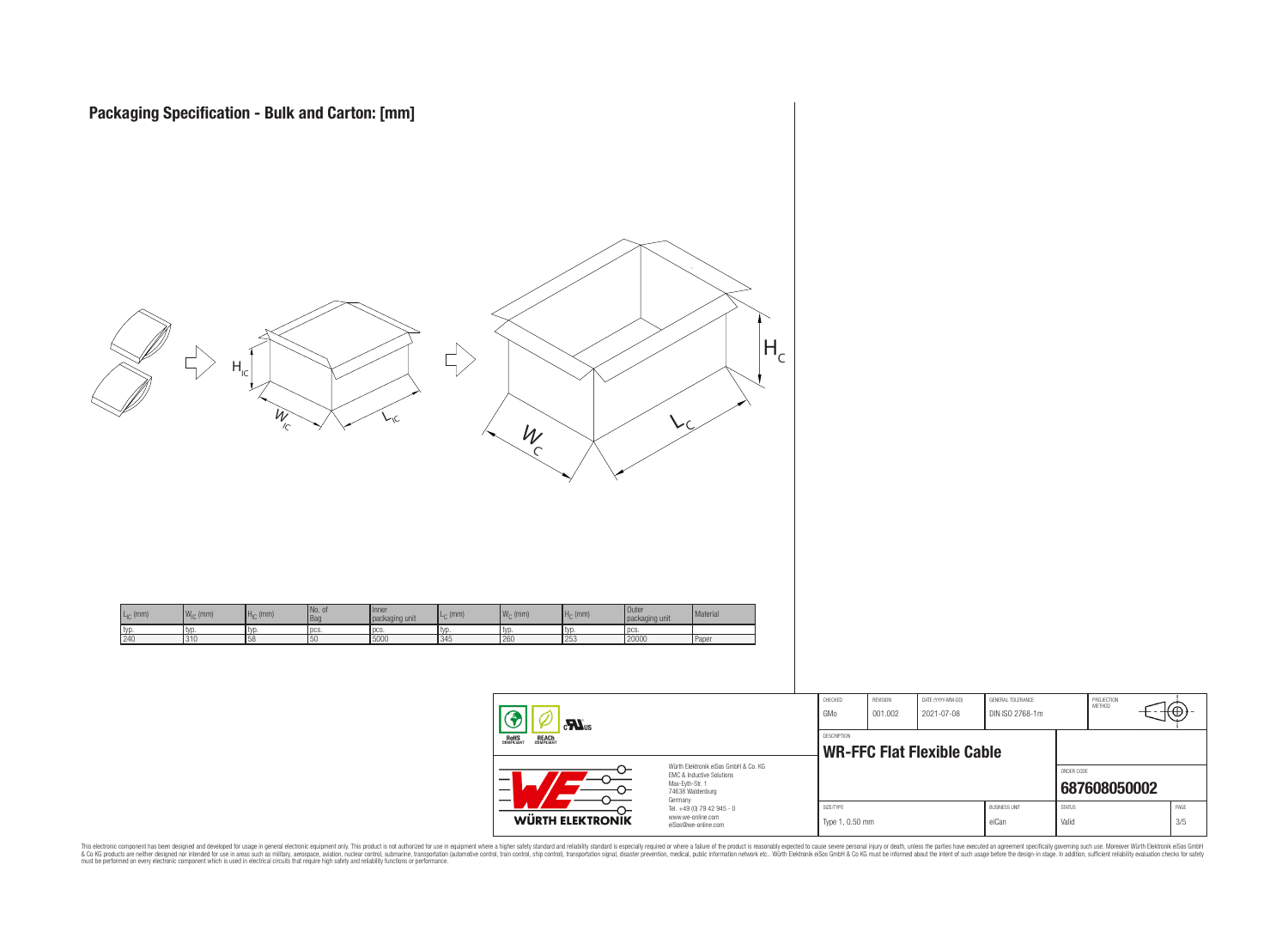## **Cautions and Warnings:**

## **The following conditions apply to all goods within the product series of the Connectors of Würth Elektronik eiSos GmbH & Co. KG:**

#### **General:**

- This mechanical component is designed and manufactured for use in general electronic equipment.
- Würth Elektronik must be asked for written approval (following the PPAP procedure) before incorporating the components into any equipment in fields such as military, aerospace, aviation, nuclear control, submarine, transportation (automotive control, train control, ship control), transportation signal, disaster prevention, medical, public information network, etc. where higher safety and reliability are especially required and/or if there is the possibility of direct damage or human injury.
- Mechanical components that will be used in safety-critical or high-reliability applications, should be pre-evaluated by the customer.
- The mechanical component is designed and manufactured to be used within the datasheet specified values. If the usage and operation conditions specified in the datasheet are not met, the component may be damaged or dissolved.
- Do not drop or impact the components, the component may be damaged.
- Prevent any damage or scratches on the component, especially on the actuator.
- Direct mechanical impact to the product shall be prevented (e.g overlapping of the PCB's).
- Würth Elektronik products are qualified according to international standards, which are listed in each product reliability report. Würth Elektronik does not warrant any customer qualified product characteristics beyond Würth Elektroniks' specifications, for its validity and sustainability over time.
- The responsibility for the applicability of the customer specific products and use in a particular customer design is always within the authority of the customer. All technical specifications for standard products do also apply to customer specific products.
- The mechanical component is designed to be used along with Würth Elektronik counterparts and tools. Würth Elektronik cannot ensure the reliability of these components while being used with other products.

#### **Product Specific:**

#### **Soldering:**

- The solder profile must comply with the technical product specifications. All other profiles will void the warranty.
- All other soldering methods are at the customers' own risk.

#### **Cleaning and Washing:**

- Washing agents used during the production to clean the customer application might damage or change the characteristics of the component, body, pins and termination. Washing agents may have a negative effect on the long-term functionality of the product.
- Using a brush during the cleaning process may deform function relevant areas. Therefore, we do not recommend using a brush during the PCB cleaning process.

#### **Potting and Coating:**

• If the product is potted in the customer application, the potting material might shrink or expand during and after hardening. Shrinking could lead to an incomplete seal, allowing contaminants into the components. Expansion could damage the components. We recommend a manual inspection after potting or coating to avoid these effects.

#### **Storage Conditions:**

- A storage of Würth Elektronik products for longer than 12 months is not recommended. Within other effects, the terminals may suffer degradation, resulting in bad solderability. Therefore, all products shall be used within the period of 12 months based on the day of shipment.
- Do not expose the components to direct sunlight.
- The storage conditions in the original packaging are defined according to DIN EN 61760-2.
- The storage conditions stated in the original packaging apply to the storage time and not to the transportation time of the components.

#### **Packaging:**

• The packaging specifications apply only to purchase orders comprising whole packaging units. If the ordered quantity exceeds or is lower than the specified packaging unit, packaging in accordance with the packaging specifications cannot be ensured.

#### **Handling:**

- Do not repeatedly operate the component with excessive force. It may damage or deform the component resulting in malfunction.
- In the case a product requires particular handling precautions, in addition to the general recommendations mentioned here before, these will appear on the product datasheet
- The temperature rise of the component must be taken into consideration. The operating temperature is comprised of ambient temperature and temperature rise of the component.The operating temperature of the component shall not exceed the maximum temperature specified.

These cautions and warnings comply with the state of the scientific and technical knowledge and are believed to be accurate and reliable. However, no responsibility is assumed for inaccuracies or incompleteness.

| $\mathbf{M}_{\text{us}}$                                                                                                                                               |                                                                                   | CHECKED<br>GMo               | REVISION<br>DATE (YYYY-MM-DD)<br>GENERAL TOLERANCE<br>DIN ISO 2768-1m<br>001.002<br>2021-07-08 |                                   |                               |                        | PROJECTION<br>METHOD | ι₩          |
|------------------------------------------------------------------------------------------------------------------------------------------------------------------------|-----------------------------------------------------------------------------------|------------------------------|------------------------------------------------------------------------------------------------|-----------------------------------|-------------------------------|------------------------|----------------------|-------------|
| <b>ROHS</b><br>COMPLIANT<br><b>REACH</b><br>COMPLIANT<br>Würth Elektronik eiSos GmbH & Co. KG<br>EMC & Inductive Solutions<br>–<br>Max-Eyth-Str. 1<br>74638 Waldenburg |                                                                                   | <b>DESCRIPTION</b>           |                                                                                                | <b>WR-FFC Flat Flexible Cable</b> |                               |                        |                      |             |
|                                                                                                                                                                        |                                                                                   |                              |                                                                                                |                                   |                               | ORDER CODE             | 687608050002         |             |
| WÜRTH ELEKTRONIK                                                                                                                                                       | Germany<br>Tel. +49 (0) 79 42 945 - 0<br>www.we-online.com<br>eiSos@we-online.com | SIZE/TYPE<br>Type 1, 0.50 mm |                                                                                                |                                   | <b>BUSINESS UNIT</b><br>eiCan | <b>STATUS</b><br>Valid |                      | PAGE<br>4/5 |

This electronic component has been designed and developed for usage in general electronic equipment only. This product is not authorized for use in equipment where a higher safety standard and reliability standard si espec & Ook product a label and the membed of the seasuch as marked and as which such a membed and the such assume that income in the seasuch and the simulation and the such assume that include to the such a membed and the such